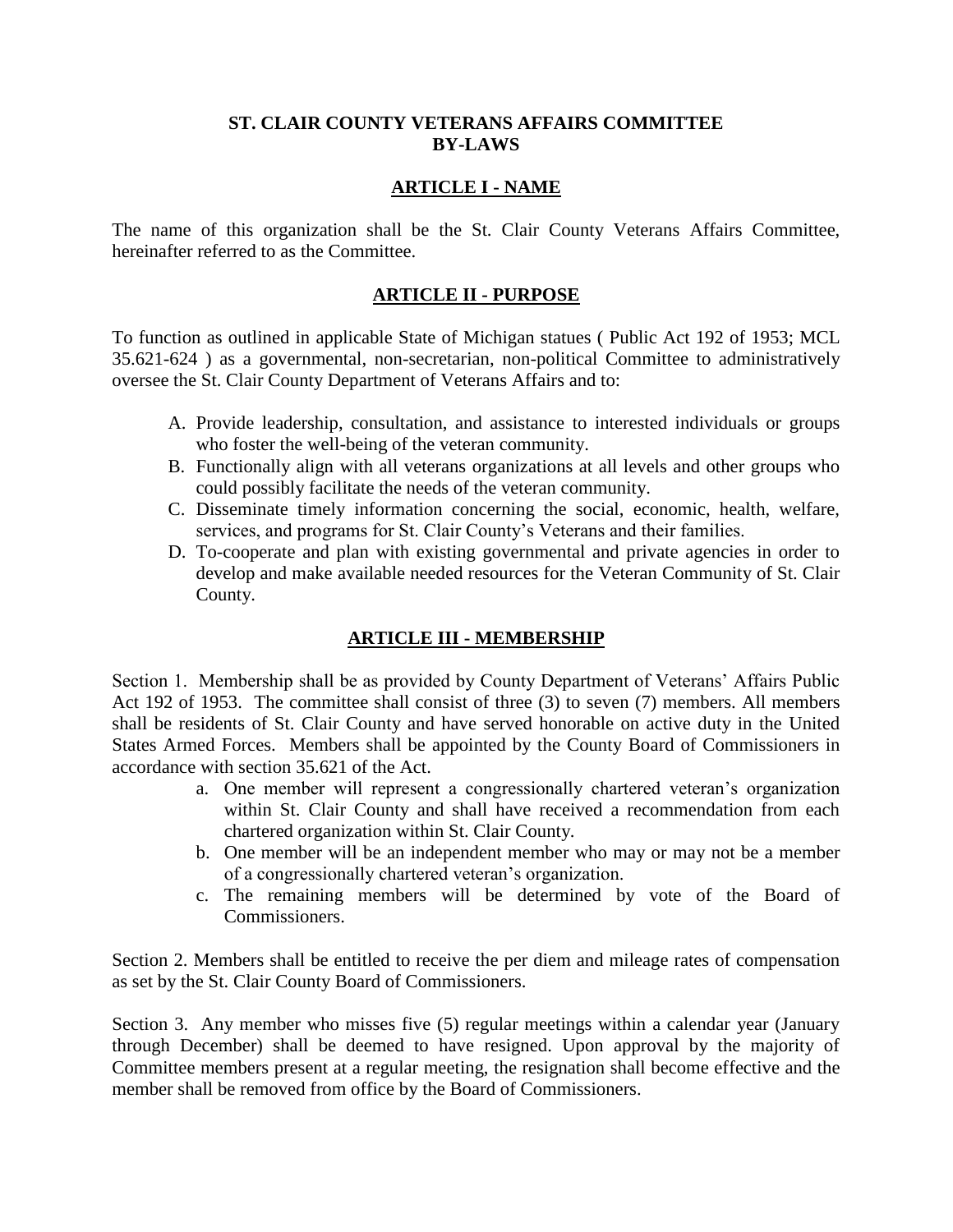Section 4. A 2/3 vote of Committee members may recommend to the Board of Commissioners that a member be removed with or without cause.

# **ARTICLE IV - SELECTION OF OFFICERS**

The Chairperson, Vice Chairman, and Secretary of the Committee shall be selected for a (1) year period, said selection by the Committee shall be accomplished in the month of January of the current year, said period of office shall be until December of the following year, unless circumstances dictate otherwise.

# **ARTICLE VI - COMMITTEE MEETINGS**

Section 1. The annual meeting shall be held in January of each year.

Section 2. Regular meetings of the St. Clair County Veterans Affairs Committee shall be held the second Tuesday of each month, unless otherwise posted.

Section 3. Meetings shall be held in compliance with the requirements of the Open Meetings Act (MCL15.261, *et seq.*) and any other provisions of state law regarding the holding of meetings.

Section 4. A Special meeting can be called by a majority of the members elected or appointed upon 10 days' notice to all such members or acted upon at a regular meeting by a majority of members, with notice provided as required.

Section 5. A majority of the membership of the Committee shall constitute a quorum.

Section 6. Notice of regular meetings, with an agenda shall be posted in a public place and distributed to all members of the Committee no less than 7 days before the meeting.

Section 7. The agenda shall be arranged as follows:

- 1. Pledge of Allegiance/Call Meeting to Order
- 2. Roll Call
- 3. Citizens Wishing to Address the Board
- 4. Additions/Deletions/Changes to the Agenda
- 5. Approval of Previous Minutes
- 6. Old Business
- 7. New Business
- 8. Financial Reports
- 9. Service Data Reports
- 10. Other Business
- 11. Director's Report
- 12. Adjournment